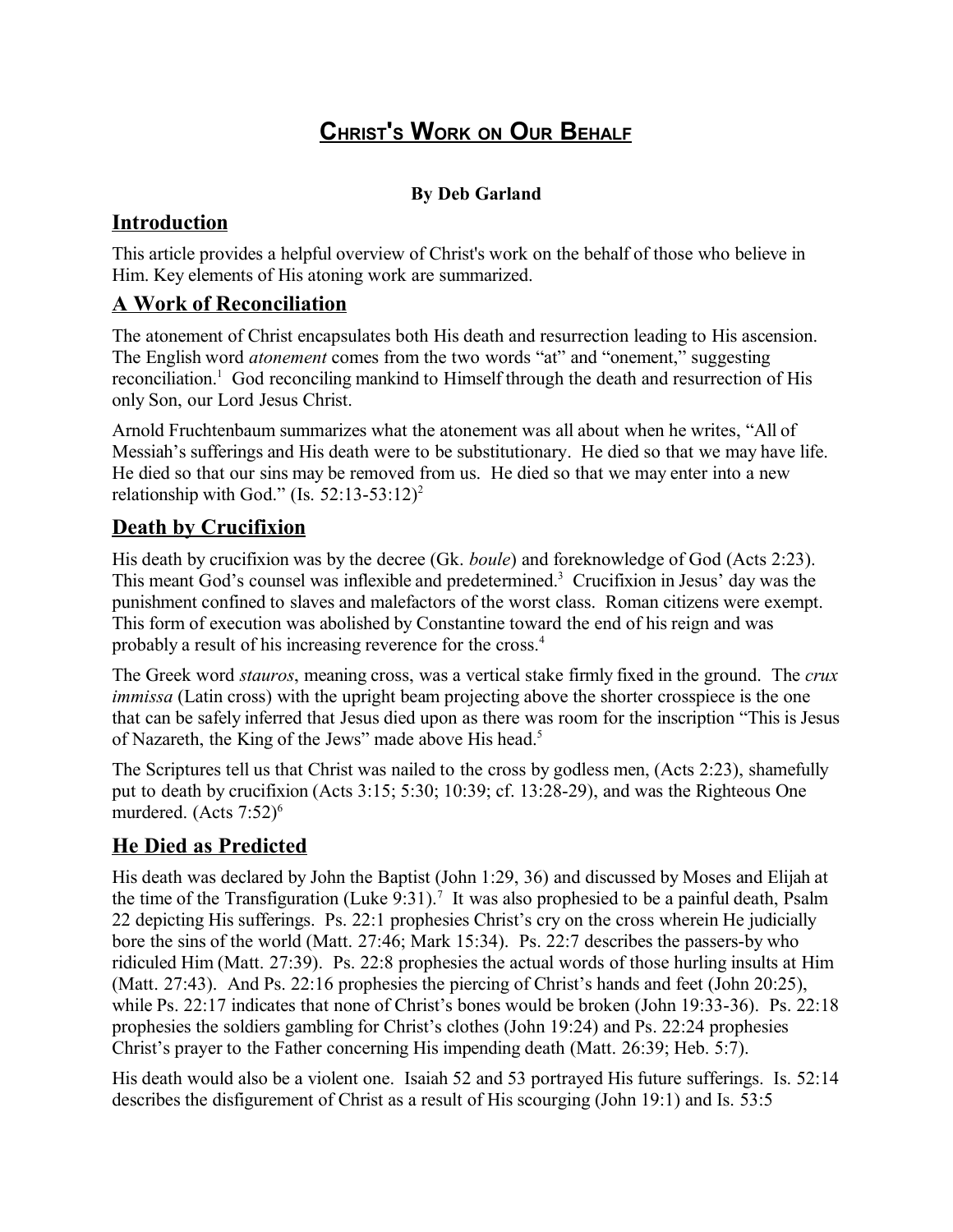prophesies the scourging and violent death of Christ (John 19:1, 18). Is. 53:7 prophesies the Messiah as a lamb—silent and obedient on the way to death (John 1:29).<sup>8</sup>

## **The Path to the Cross**

The Passion Week began with the triumphal entry of Christ into Jerusalem, which occurred six days before the Passover. The usual view is that Christ met with His disciples for their last supper together on Thursday night and delivered His Upper Room Discourse to them (John 13-16). Following His arrest in the Garden of Gethsemane where angels strengthened Him as He wrestled in prayer in anticipation of His crucifixion (Luke 22:43), Jesus was tried before three Jewish and three Roman rulers. He was condemned to death and led to His crucifixion.<sup>9</sup>

Christ carried His cross to Calvary, but unable to bear it any further, Simon of Cyrene was given the task. Upon reaching Golgotha, meaning "place of the skull" (John 19:41-42), Christ was offered wine mingled with gall which would dull His sense (Matt. 27:33-34; Mark 15:22-23; Luke 23:33; John 19:17). After He refused this drink, He was immediately crucified along with two thieves on either side (Matt. 27:35-38; Mark 15:24-28; Luke 23:33-38; John 19:18-24).<sup>10</sup>

Jesus' first cry on the cross was, "Father, forgive them; for they know not what they do" (Luke 23:34). As He hung on the cross, soldiers divided His garments and cast lots for His coat, thus fulfilling Scripture (Matt. 27:35; Mark 15:24; Luke 23:34; John 19:23-24). The chief priests and the scribes, as well as the people, mocked Jesus (Matt. 27:39-44; Mark 15:29-32; Luke 23:35- 38).

One of the thieves believed on Him (Luke 23:39-43) upon which followed Jesus' second cry on the cross, "To day shalt thou be with me in paradise" (Luke 23:43). His third cry was to His mother, "Woman, behold thy son," and to John, "Behold thy mother" (John 19:26-27). Then, there were three hours of darkness (Matt. 27:45; Mark 15:33; Luke 23:44) before His fourth cry was heard, "My God, my God, why hast thou forsaken me?" (Matt. 27:46-47; Mark 15:34-36) and His fifth cry, "I thirst" (John 19:28). Finally, Jesus' uttered His sixth cry, "It is finished" (John 19:30) and His seventh cry, "Father, into thy hands I commend my spirit" (Luke 23:46). At this point, Jesus yielded up His spirit (Matt. 27:50; Mark 15:37; Luke 23:46; John 19:30).<sup>11</sup>

# **He Died in Our Place**

The New Testament tells us that Christ's death was significant in that He died a substitutionary death on behalf of sinners. It was "one in place of another" or was *vicarious*. He representatively bore the punishment rightly due sinners by their guilt being imputed to Him. This follows the general idea of sacrifices in the Old Testament and is explicitly taught in the New Testament (John 1:29; 2 Cor. 5:21; Gal. 3:13; Heb. 9:28; 1 Pe. 2:24). In this way He accomplished salvation for those who put their trust in Him.<sup>12</sup>

Christ's death also provided redemption. Scripture says, "For ye are bought with a price: therefore glorify God in your body, and in your spirit, which are God's" (1 Cor. 6:20). The Greek word for "bought" is *agorazo* which brings to mind a slave being purchased in the ancient public slave market. Christ paid the price demanded by holy God for the deliverance of believers from the bondage and burden of sin (cf. 1 Cor. 7:23; Gal. 3:13; 4:5; Rev. 5:9; 14:3, 4).<sup>13</sup>

As a result of Christ's death, God has reconciled man to Himself. Man's status changes from condemnation to complete acceptability to God upon salvation. It is not merely to bring harmony between parties, but to elevate man to God's moral standard. Romans 5:10 says, "For if, when we were enemies, we were reconciled to God by the death of his Son, much more, being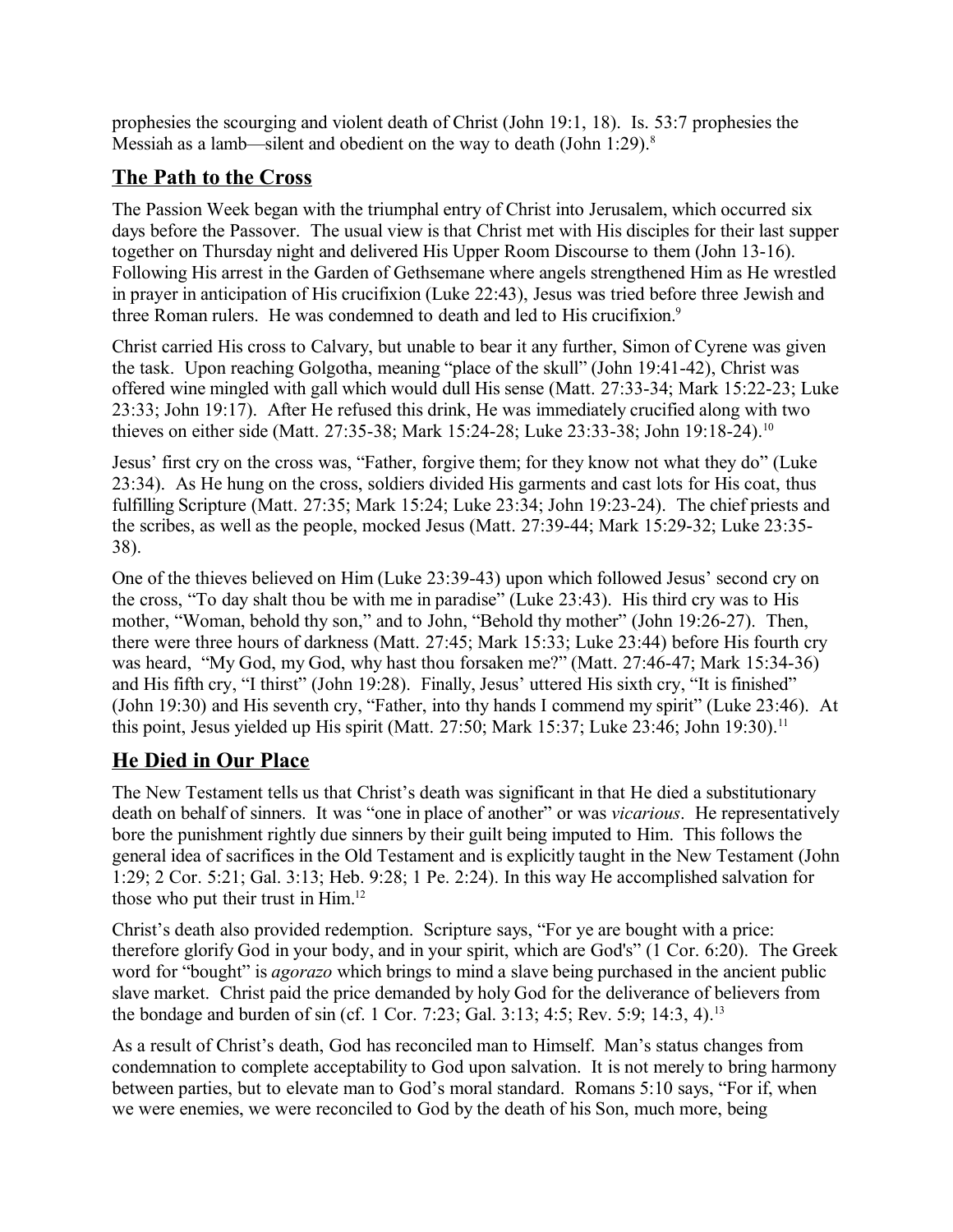reconciled, we shall be saved by his life." Man's rebellion in the Garden of Eden brought enmity and hostility between himself and God. It is Christ's death that brought estranged and alienated man back into fellowship with God resulting in peace. (cf. 2 Cor. 5:18-20).<sup>14</sup> As Christ's representatives, we now have been given the ministry of reconciliation.

## **His Death Satisfied God's Righteous Demands**

The death of Christ also provided propitiation, meaning that the satisfaction of all God's righteous demands for judgment on the sinner were fully satisfied (Rom. 3:25). Faith in Him is the condition by which we avail ourselves of the propitiation. His blood is the price that was paid.<sup>15</sup> It is interesting to note that apart from His humanity no blood could be shed, yet that blood is rendered exceedingly "precious" by the fact that it was the blood of one of the Godhead. God did not merely use the human Jesus as a sacrifice; God was in Christ as a reconciling agent (Heb.  $10:4-10$ ).<sup>16</sup>

Christ's death provided the legal means by which God could forgive sin. Charges against the sinner were removed. God has forgiven all trespasses (Col. 2:13; cf. Matt. 6:12; 9:6; James 5:15; 1 John  $1:9$ .<sup>17</sup>

Another result of Christ's death is justification for the believing sinner. Based on a legal act, God the Judge declares the believing sinner righteous by the imputation of righteousness to him. Romans 5:1 says, "Therefore being justified by faith, we have peace with God through our Lord Jesus Christ." This means the removal of the believer's sins and the bestowal of Christ's righteousness upon the believer (cf. Rom.  $3:24$ ,  $28$ ;  $5:9$ ; Gal.  $2:16$ ).<sup>18</sup>

## **His Resurrection from the Dead**

The resurrection of Jesus Christ, the return of Christ to bodily life on earth on the third day after His death is the central truth of the Christian faith.<sup>19</sup> In John 11:25, Jesus declares, "I am the resurrection, and the life: he that believeth in me, though he were dead, yet shall he live." This is the fifth of Jesus' great "I am" revelations. A believer's death issues in new life. He will never die spiritually. He has eternal life (John 3:16; 5:24; 10:28) and the end of physical life is only a sleep for his body until the resurrection unto life. At death the spiritual part of a believer, his soul, goes to be with the Lord (cf. 2 Cor. 5:6, 8; Phil. 1:23).<sup>20</sup>

All of the Gospels (Matt. 28; Mark 16; Luke 24: John 20) stress the physical resurrection of Christ from the dead.<sup>21</sup> Not only that, Jesus' birth was natural, but His conception was supernatural, and similarly, His death was natural, but His resurrection was supernatural.<sup>22</sup>

Christ was raised by the power of God, the Father (Eph. 1:19-20; Ps. 16:100, but Christ also had the power to raise Himself (John 10:18). And, the Holy Spirit also appears to be involved in effecting the resurrection of Christ (Rom. 1:4;  $8:11$ )<sup>23</sup>. Angels also were involved in announcing His resurrection (Matt. 28:5-7; Mark 16:6-7; Luke 24:4-7; John 20:12-13).<sup>24</sup>

It is this crucial event upon which Jesus' entire life and death hinged, and it was His first step toward exaltation. His resurrection was predicted in Ps. 16:8-11 and fulfilled in Ps. 2:7 (Acts 2:22-32; 13:33-37) along with Jesus' own predictions of His resurrection (Matt. 16:21; 17:22-23; 20:19; 26:32; Mark 8:31; 9:9, 31; 10:34; 14:28; Luke 9:22; 18:33; John 2:19).<sup>25</sup> He also specified that He would rise on the third day, a clear example of His omniscience.<sup>26</sup>

Let's look more specifically at one of the above verses. Peter applies David's hope of Ps. 16:10 to Christ in Acts 2:27-28 indicating that these verses prophesied that Christ would be resurrected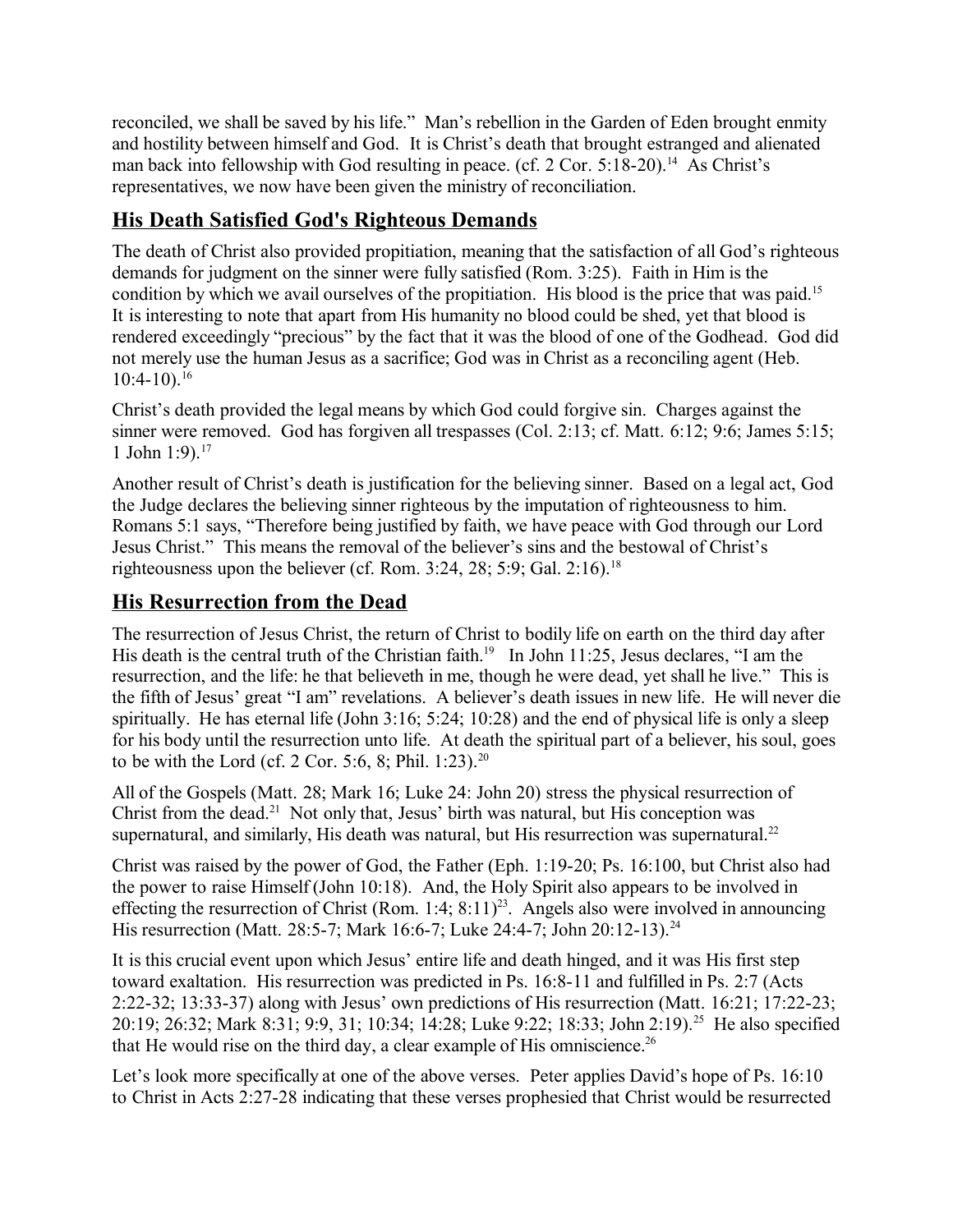(Acts 2:24ff). This was not fulfilled by David because David died and was buried (Acts 2:29); instead, this passage spoke of the resurrection of Christ (Acts 2:31; cf. Acts 13:35). And typologically, Ps. 22:22 is applied to Christ in Heb. 2:12 where, following the resurrection, Christ expresses praise for His resurrection.<sup>27</sup>

Overwhelming proof of the fact that Jesus did rise from the dead was given through the witness and testimony of a wide variety and number of people who in different circumstances saw the Lord after His resurrection. Peter, on the Day of Pentecost, offered as proof of his message the fact that they were witnesses of the resurrected Christ. He challenged his audience to ask around as the Resurrection had occurred less than two months before in the very same city where he was now preaching to them  $(Acts 2:32).^{28}$ 

Witnesses attended Christ's resurrection (Acts 10:40-41). The news of the resurrection of Christ began when the guards witnessed the angel rolling away the stone from the mouth of the tomb (Matt. 28:2-4). Next, the women, Mary Magdalene, Mary the mother of James, Salome and others came (Matt. 28:1, 5-7; Mark 16:1-11; Luke 24:1-10; John 20:1). Mary Magdalene ran to tell the apostles, the other women following more slowly (Matt. 28:8; Mark 16:8; Luke 24:8-10; John 20:2). She then returned with Peter and John and saw the empty tomb (John 20:2-10).

Now, after Peter and John had left, Mary Magdalene remained and saw the first appearance of Christ (John 20:11-17; cf. Mark 16:9-11). She returned to report the appearance of Christ (John 20:18). The other women returned and saw Christ too (Matt. 28:9-10). Now, the report of the guard watching the tomb occurs (Matt. 28:11-15).

In the afternoon, Peter sees Christ's third appearance (Luke 24:34; 1 Cor. 15:5) and His fourth appearance to two disciples on the road to Emmaus toward evening (Mark 16:12-13; Luke 24:13- 35). Christ's fifth appearance is to the ten disciples, except Thomas, in the Upper Room (Mark 16:14; Luke 24:36-43; John 20:19-23), His sixth appearance to the eleven, including Thomas, a week later (John 20:26-29), and His seventh appearance to the seven disciples just in from fishing in the Sea of Galilee (John 21:1-23).

Christ appears to the apostles and five hundred in His eighth appearance (1 Cor. 15:6) and to James the Lord's brother in His ninth appearance (1 Cor. 15:7). James, not a believer before the resurrection (John 7:5) is included as a believer immediately following the resurrection (Acts 1:14; Gal. 1:19). The tenth appearance of Christ is to the eleven on a mountain in Galilee (Matt. 28:16- 20; Mark 16:15-18) And, His eleventh appearance of Christ was in Jerusalem at the time of His ascension (Luke 24:44-55).<sup>29</sup>

The resurrection of Jesus Christ validates the Christian faith. "And if Christ be not raised, your faith is vain; ye are yet in your sins." Paul declared in 1 Cor. 15:17. It was also the guarantee of the Father's acceptance of the Son's work on the cross and that it was completed (Heb. 5:7). It was essential in the plan of God because Christ promised to send the Holy Spirit as a Helper for the disciples (John 16:7, but He could not come until Christ had departed. His resurrection fulfilled prophecy (Ps. 16:10; Matt. 16:21; Mark 14:28).<sup>30</sup>

The results of His resurrection meant that for the first time in history there was a new prototype body. He rose with a resurrection or eternal body, never to die again. Before that event, all resurrections were restorations to former earthly bodies. His resurrection body was different. He could enter closed rooms without opening doors (Luke 24:36; John 20:19), and He could appear and disappear at will (Luke 24:15; John 20:19).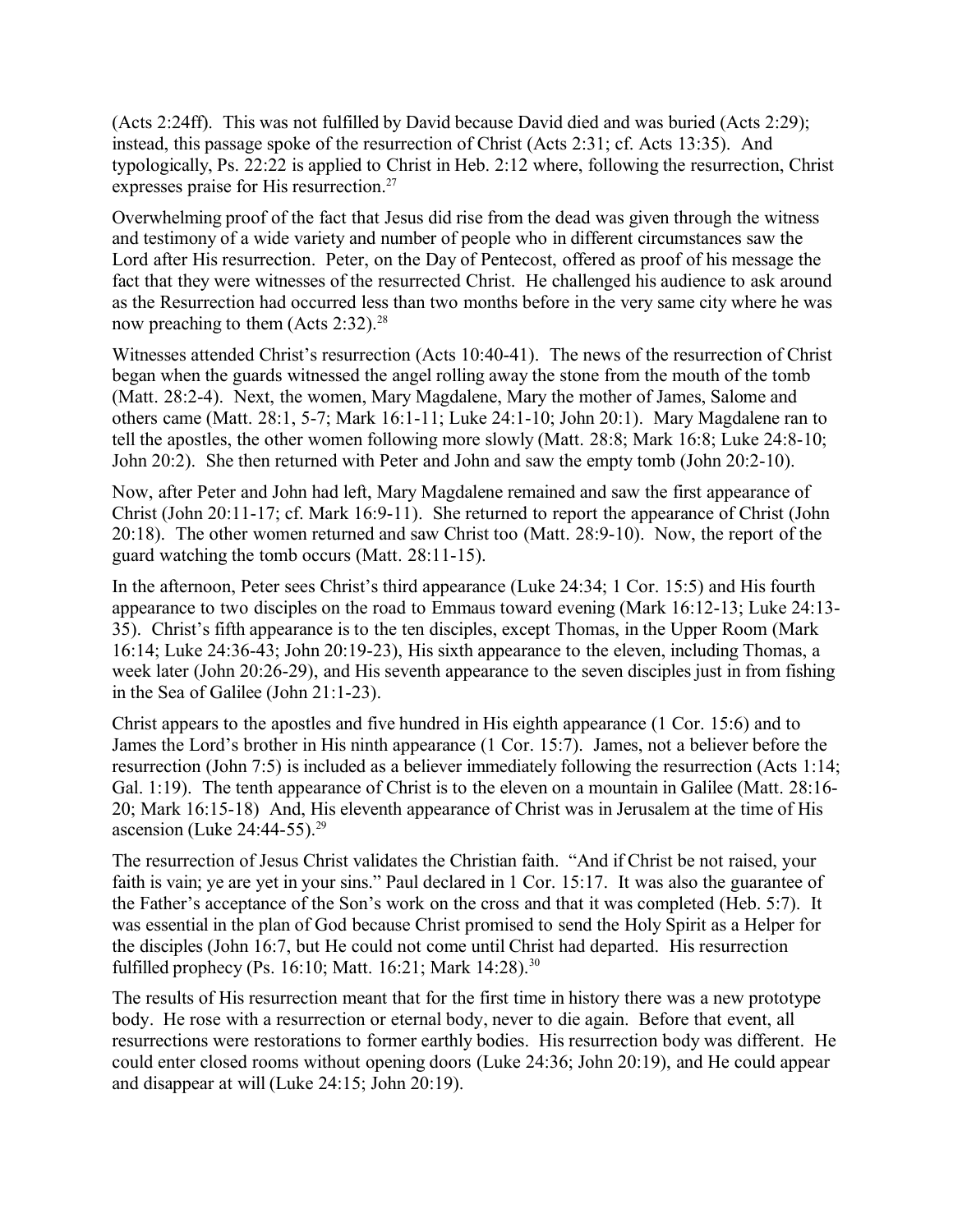His resurrection was also a proof of the claims He made, proving His truthfulness as a Prophet (Matt. 28:6), as Lord and Messiah (Acts 2:36) and that He was the Son of God (Rom. 1:4). It also was a prerequisite to all of His subsequent ministries. If Christ did not rise, then His life and ministry ended on the cross. However, due to His Resurrection and Ascension, His present and future ministries continue.<sup>31</sup>

Evidence for the resurrection can be found in the empty tomb. The disciples could not have stolen Jesus' body with Roman soldiers guarding it and it is unlikely the soldiers guarding the tomb would have been so fearful had they done so (Matt. 28:4). Instead, they fabricated a story of how the disciples had stolen the body, yet they could not produce the body as proof of their claims.

The shape of the linen wrappings was proof of Jesus' resurrection. John describes the scene. "Then cometh Simon Peter following him, and went into the sepulchre, and seeth the linen clothes lie. And the napkin, that was about his head, not lying with the linen clothes, but wrapped together in a place by itself" (John 20:7-8). Peter noticed that the grave clothes were not all in a heap, but that the headpiece was neatly wrapped and deposited in a place by itself.

If the body had been removed, it was strange that the linen cloths were left behind, and even more strange that the napkin was so carefully arranged. The word "wrapped" is a verb used of the act of winding grave clothes about the body of Jesus before the burial (Matt. 27:59; Luke 23:53). It may signify that the head passed through the napkin, leaving it in its circular shape, or that Jesus deliberately folded it up before leaving the tomb.<sup>32</sup>

## **The Power of His Resurrection Appearances**

The appearances of the resurrected Christ in the forty days that followed the discovery of the empty tomb by so many people were evidence for His resurrection. (Matt. 28:1-10; Luke 24:13- 35; 1 Cor. 15:5-8).

Another proof is in the fact that when the disciples saw Jesus after He was resurrected, they were completely changed. Peter in Acts 2 is quite different from Peter in John 19. Knowledge of the resurrection is what made the difference. Another change was that the disciples began to meet together in commemoration of Jesus' resurrection on the first day of the week. (John 20:26; Acts 20:7; 1 Cor. 16:2; Rev. 1:10). And, of course, the existence of the church and its growth were dependent on the fact of the resurrection. (Acts 2:24-32;  $3:15$ ;  $4:2$ ).<sup>33</sup>

As a result, Christ's resurrection began to be proclaimed with great power (Acts 4:2, 10, 33) to Jews and Gentiles in fulfillment of prophecy (Acts 26:23).<sup>34</sup> His resurrection is also a harbinger, a signal indicating what is to come, of future judgment (Acts 17:31).<sup>35</sup> But most importantly. His bodily resurrection showed that Christ's finished work has overcome death, bringing hope and life to all who chose by faith to believe in Him (John  $11:25-26$ ).<sup>36</sup>

## **His Ascension to the Father**

Christ's ascension, His glorious withdrawal of His bodily presence, though not spiritual presence, from the earth and entrance as the God-man and mediatorial King into heaven occurred on the Mount of Olives forty days after His resurrection. This visible ascension of Christ was the necessary sequel and seal of His resurrection (Rom. 6:9) and the link between His humiliation and glorification (Phil.  $2:5-11$ ).<sup>37</sup>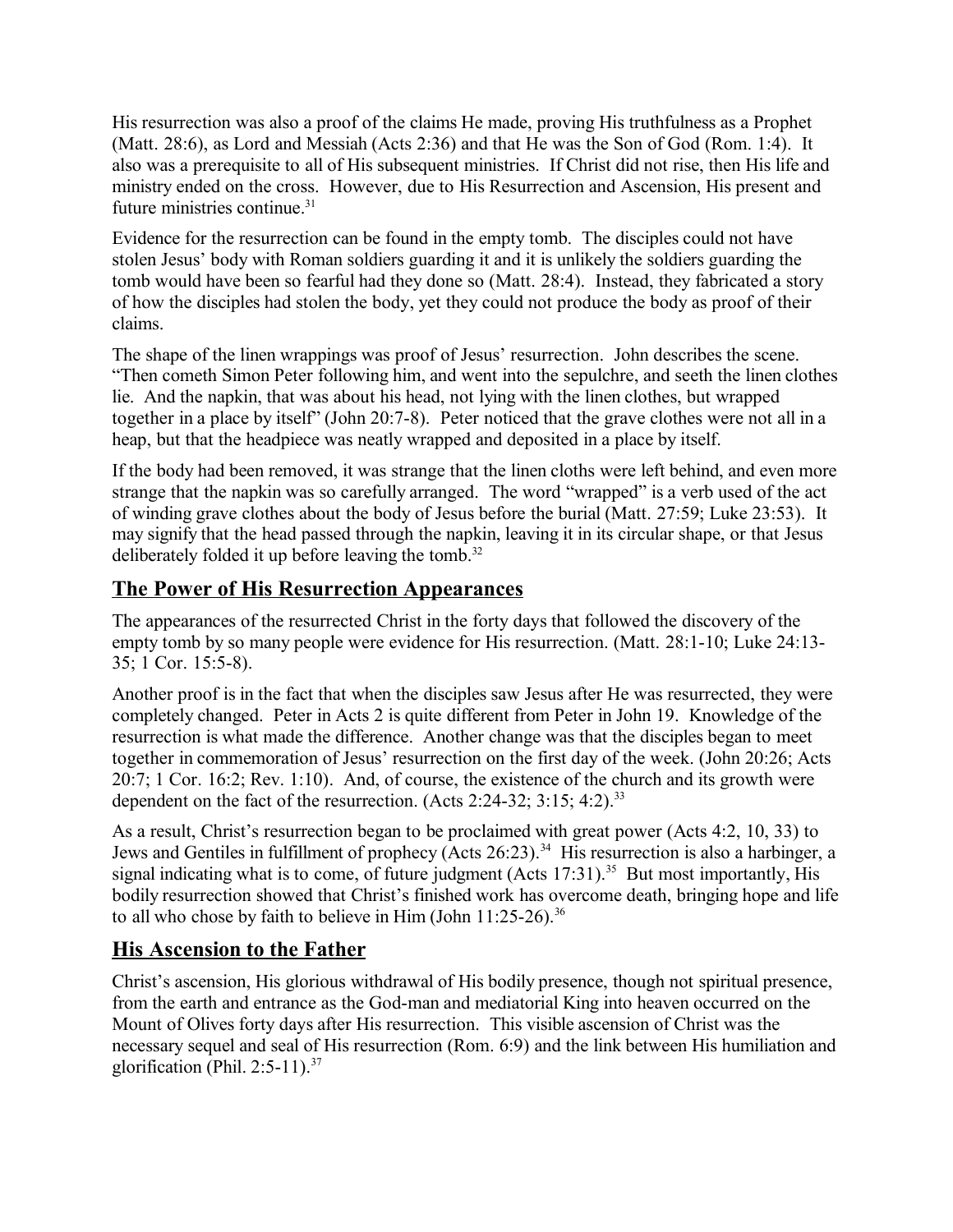His ascension was foretold in the Old Testament in Ps. 68:18 (cf. Eph. 4:8) and Ps. 110:1 (cf. Acts 2:34). Even Christ predicted His return to His Father (John 7:33; 14;12, 28; 16;5, 10, 28) and specifically His ascension (John 6:62; 20:17). And, it was written of in the New Testament (Mark 16:19-20; Luke 9:51; 24:49-53; Acts 1:6-11; Eph. 4:10; 1 Tim. 3:16; Heb. 4:14; 1 Pe.  $3:22$ ).<sup>38</sup>

The ascension of Jesus Christ occurred "toward Bethany" (Luke 24:50), rather on the Bethany side of the Mount of Olives (Acts 1:12). Acts 1:9 says, "And when he had spoken these things, while they beheld, he was taken up; and a cloud received him out of their sight." It was a gradual, though not long, movement upward. Angels, too, attended His triumphal ascension to glory and promised the gazing disciples that Christ would return "in just the same way" as they had seen Him go into heaven (Acts 1:10-11). His return at His second coming would be visible, physical, and personal.<sup>39</sup>

The significance of the ascension is that it ended the earthly ministry of Christ and His selflimitation during the days of His life on earth. It also marked the end of the period of Christ's humiliation and His entrance into the state of exaltation where His glory was no longer veiled following the ascension (John 17:5; Acts 9:3, 5). Christ is now exalted and enthroned in heaven.

And, it marked the first entrance of resurrected humanity into heaven and the start of a new work in heaven (Heb. 4:14-16; 6:20). Christ, a representative of the human race in a resurrected, glorified body where He intercedes for us. The ascension also made the descent of the Holy Spirit possible (John 16:7). It was essential for Christ to ascend to heaven in order that He could send the Holy Spirit.<sup>40</sup>

The Holy Spirit made His first appearance on earth on the Day of Pentecost. "And when the day of Pentecost was fully come, they were all with one accord in one place. And suddenly there came a sound from heaven as of a rushing mighty wind, and it filled all the house where they were sitting. And there appeared unto them cloven tongues like as of fire, and it sat upon each of them. And they were all filled with the Holy Ghost, and began to speak with other tongues, as the Spirit gave them utterance" (Acts 2:1-4).

### **Appearances after His Ascension**

All appearances of Christ after His ascension, while actual appearances, differ in character from those which precede the ascension in that they correspond more to a vision and had less corporeal reality. There were six post-ascension appearances of Christ. Acts 7:55-56 regarding Stephen records, "But he, being full of the Holy Ghost, looked up stedfastly into heaven, and saw the glory of God, and Jesus standing on the right hand of God. And said, Behold, I see the heavens opened, and the Son of man standing on the right hand of God."<sup>41</sup>

And Acts 9:3-5 describes the event Paul, formerly called Saul, experienced on the Damascus road, "And as he journeyed, he came near Damascus: and suddenly there shined round about him a light from heaven. And he fell to the earth, and heard a voice saying unto him, Saul, Saul, why persecutest thou me? And he said, Who art thou, Lord? And the Lord said, I am Jesus whom thou persecutest: it is hard for thee to kick against the pricks." This event is also described in Acts 22:6-11 and Acts 26:13-18). Another post-ascension appearance to Paul in Arabia is somewhat conjectural (Acts 20:24; 26:17; Gal. 1:12-17), to Paul in the temple (Acts 9:26-30; 22:17-21), and to Paul in prison (Acts 23:11).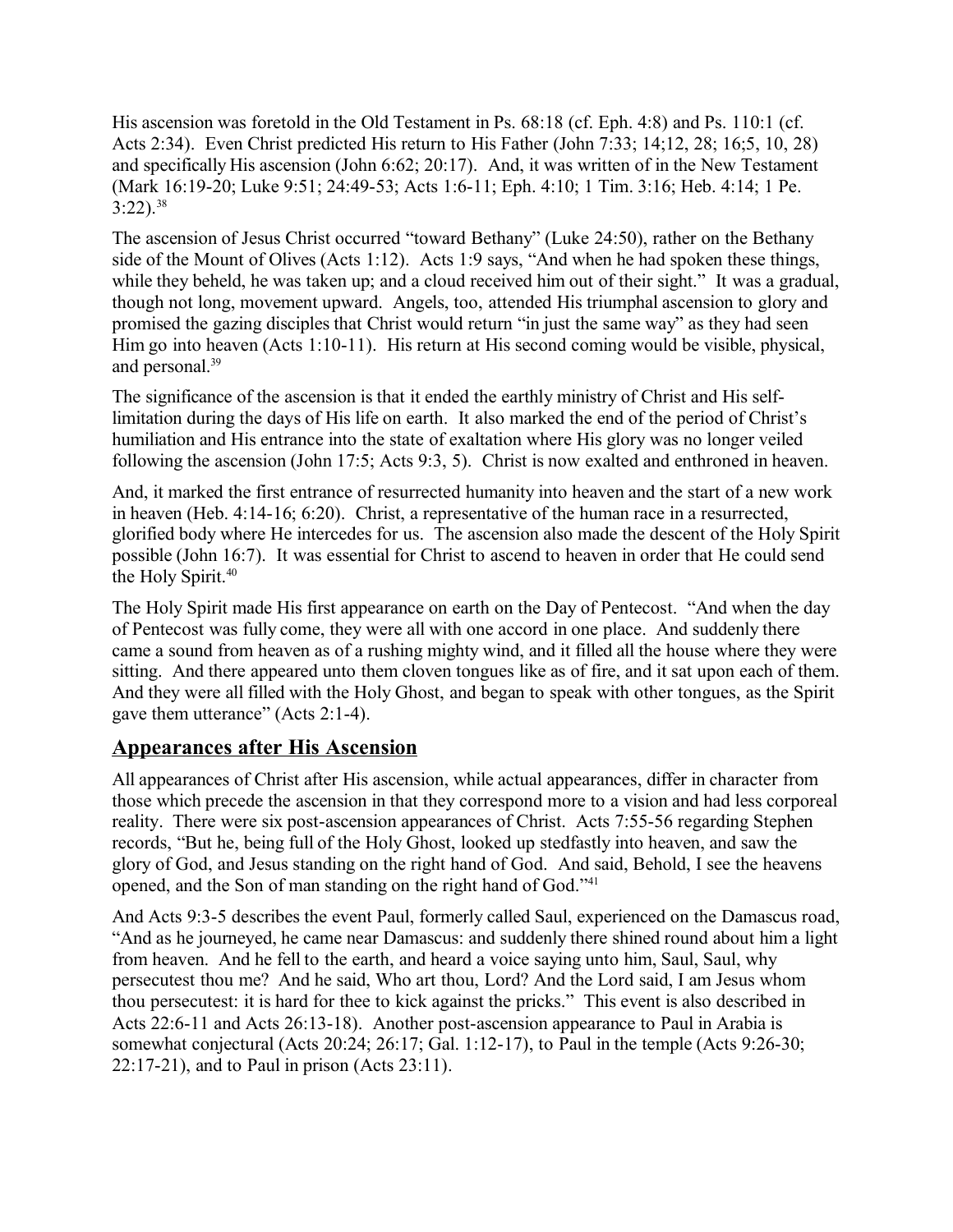In Revelation 1:9-20, John gives his account of his vision of the Lord Jesus Christ on the isle of Patmos. In verse 18, Jesus tells him, "I am he that liveth, and was dead; and, behold, I am alive for evermore, Amen; and have the keys of hell and of death."<sup>42</sup>

Upon the death, resurrection, and ascension of our Lord Jesus Christ rests our Christian faith and our hope of life to come.

### **BIBLIOGRAPHY**

Bromiley Geoffrey W. *International Standard Bible Encyclopedia.* Grand Rapids: Eerdmans, 1979.

Chafer, Lewis Sperry. *Systematic Theology, Vol. 1&2.* Grand Rapids: Kregel Publications, 1976.

Enns, Paul P. *Moody Handbook of Theology*. Chicago: Moody Press, 1989.

Fruchtenbaum, Arnold G. *Messianic Christology.* Tustin: Ariel Ministries, 1998.

MacDonald, William. *Believer's Bible Commentary.* Nashville: Thomas Nelson Publishers, 1995.

Morris, Leon. *The Cross in the New Testament.* Grand Rapids: Eerdmans Publishing Company, 1965.

Pfeiffer, Charles F. & Harrison, Everett F. *The Wycliffe Bible Commentary.* Chicago: Moody Press, 1962.

Ryrie, Charles C. *Basic Theology*. Wheaton: Victor Books, 1986.

Soukhanov, Anne H. et al. *Webster's II – New Riverside University Dictionary.* Boston: Houghton Mifflin Company, 1988.

Stott, John R. W. *Basic Christianity.* Grand Rapids: Eerdmans Publishing Company, 1999.

Unger, Merrill. *The New Unger's Bible Dictionary*. Chicago: Moody Press, 1988.

Walvoord, John F. *Jesus Christ Our Lord.* Chicago: Moody Press, 1969.

Walvoord, John F. & Zuck, Roy B. *The Bible Knowledge Commentary.* Wheaton: Scripture Press Publications, Inc., 1985.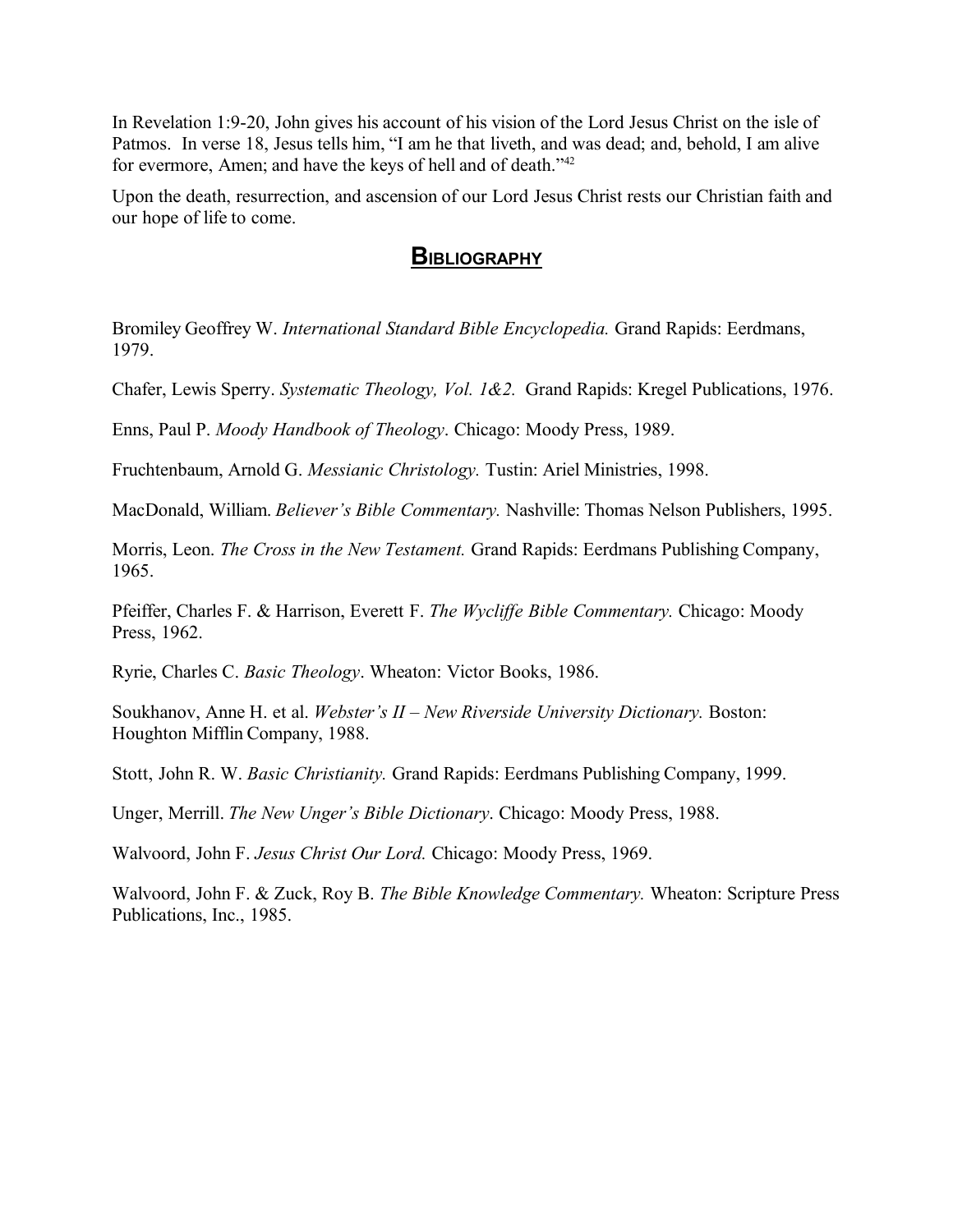1 Enns, Paul P. The Moody Handbook of Theology (Chicago, IL: Moody Press, 1989), 138.. 2 Fruchtenbaum, Arnold G. Messianic Christology (Tustin, CA, Ariel Ministries, 1998), 59. 3 Enns, Paul P. The Moody Handbook of Theology (Chicago, IL: Moody Press, 1989), 94. 4 Unger, Merrill F. The New Unger's Bible Dictionary (Chicago, IL: Moody Press, 1988), 265. 5 Bromiley, Geoffrey W. et al. The International Standard Bible Encyclopedia, Vol 1 (Grand Rapids, MI: Eerdmans Publishing Company, 1986), 825-826. 6 Enns, Paul P. The Moody Handbook of Theology (Chicago, IL: Moody Press, 1989), 95. 7 Morris, Leon . The Cross in the New Testament (Grand Rapids, MI: Eerdmans Publishing Company, 1965), 422. 8 Enns, Paul P. The Moody Handbook of Theology (Chicago, IL: Moody Press, 1989), 220. 9 Enns, Paul P. The Moody Handbook of Theology (Chicago, IL: Moody Press, 1989), 290. <sup>10</sup> Unger, Merrill F. The New Unger's Bible Dictionary (Chicago, IL: Moody Press, 1988), 491. <sup>11</sup> Walvoord, John F. Jesus Christ Our Lord (Chicago, IL: Moody Press, 1969), 128-130. <sup>12</sup> Walvoord, John F. Jesus Christ Our Lord (Chicago, IL: Moody Press, 1969), 156-157. <sup>13</sup> Enns, Paul P. The Moody Handbook of Theology (Chicago, IL: Moody Press, 1989), 233. <sup>14</sup> Enns, Paul P. The Moody Handbook of Theology (Chicago, IL: Moody Press, 1989), 233. <sup>15</sup> MacDonald, William. Believer's Bible Commentary (Nashville, TN: Thomas Nelson, 1995), 1690. <sup>16</sup> Chafer, Lewis Sperry. Systematic Theology, Vol. 1&2 (Grand Rapids, MI: Kregel Publications, 1976), 370. <sup>17</sup> Enns, Paul P. The Moody Handbook of Theology (Chicago, IL: Moody Press, 1989), 233. <sup>18</sup> Enns, Paul P. The Moody Handbook of Theology (Chicago, IL: Moody Press, 1989), 233. <sup>19</sup> Unger, Merrill F. The New Unger's Bible Dictionary (Chicago, IL: Moody Press, 1988), 1074. <sup>20</sup> Walvoord, John F. & Zuck, Roy B. The Bible Knowledge Commentary (Wheaton, IL: Scripture Press Publications, 1983), 314. <sup>21</sup> Enns, Paul P. The Moody Handbook of Theology (Chicago, IL: Moody Press, 1989), 88.  $22$  Stott, John R.W. Basic Christianity (Grand Rapids, MI: Eerdman's Publishing Company, 1999), 46. <sup>23</sup> Enns, Paul P. The Moody Handbook of Theology (Chicago, IL: Moody Press, 1989), 264. <sup>24</sup> Enns, Paul P. The Moody Handbook of Theology (Chicago, IL: Moody Press, 1989), 291. <sup>25</sup> Walvoord, John F. Jesus Christ Our Lord (Chicago, IL: Moody Press, 1969), 130. <sup>26</sup> Enns, Paul P. The Moody Handbook of Theology (Chicago, IL: Moody Press, 1989), 88. <sup>27</sup> Enns, Paul P. The Moody Handbook of Theology (Chicago, IL: Moody Press, 1989), 220. <sup>28</sup> Ryrie, Charles C. Basic Theology (Wheaton, IL: Victor Books, 1986), 267-268. <sup>29</sup> Walvoord, John F. Jesus Christ Our Lord (Chicago, IL: Moody Press, 1969), 130-132 <sup>30</sup> Enns, Paul P. The Moody Handbook of Theology (Chicago, IL: Moody Press, 1989), 234. <sup>31</sup> Ryrie, Charles C. Basic Theology (Wheaton, IL: Victor Books, 1986), 268-269. <sup>32</sup> Pfeiffer, Charles F. & Harrison, Everett F. The Wycliffe Bible Commentary (Chicago, IL: Moody Press, 1962), 1119. <sup>33</sup> Enns, Paul P. The Moody Handbook of Theology (Chicago, IL: Moody Press, 1989), 234-235. <sup>34</sup> Enns, Paul P. The Moody Handbook of Theology (Chicago, IL: Moody Press, 1989), 95.  $35$  Soukhanov, Anne H. et al. Webster's II – New Riverside University Dictionary. (Boston, MA: Houghton Mifflin Company, 1988), 564. <sup>36</sup> Enns, Paul P. The Moody Handbook of Theology (Chicago, IL: Moody Press, 1989), 140. <sup>37</sup> Unger, Merrill F. The New Unger's Bible Dictionary (Chicago, IL: Moody Press, 1988), 111. 38 Ryrie, Charles C. Basic Theology (Wheaton, IL: Victor Books, 1986), 270.